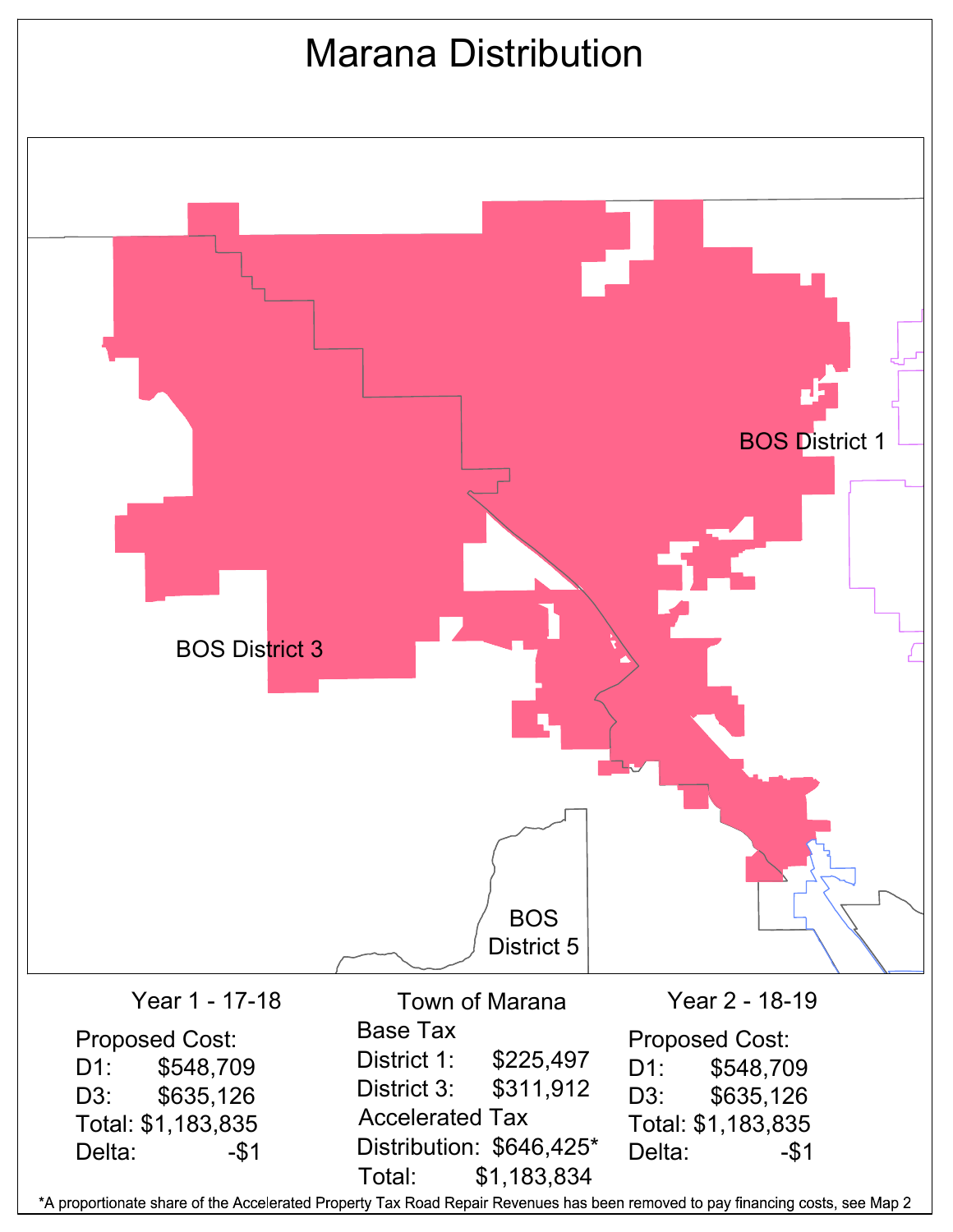

# **Pavement Preservation Program**

Regional Local Road Repair Program

September 26, 2017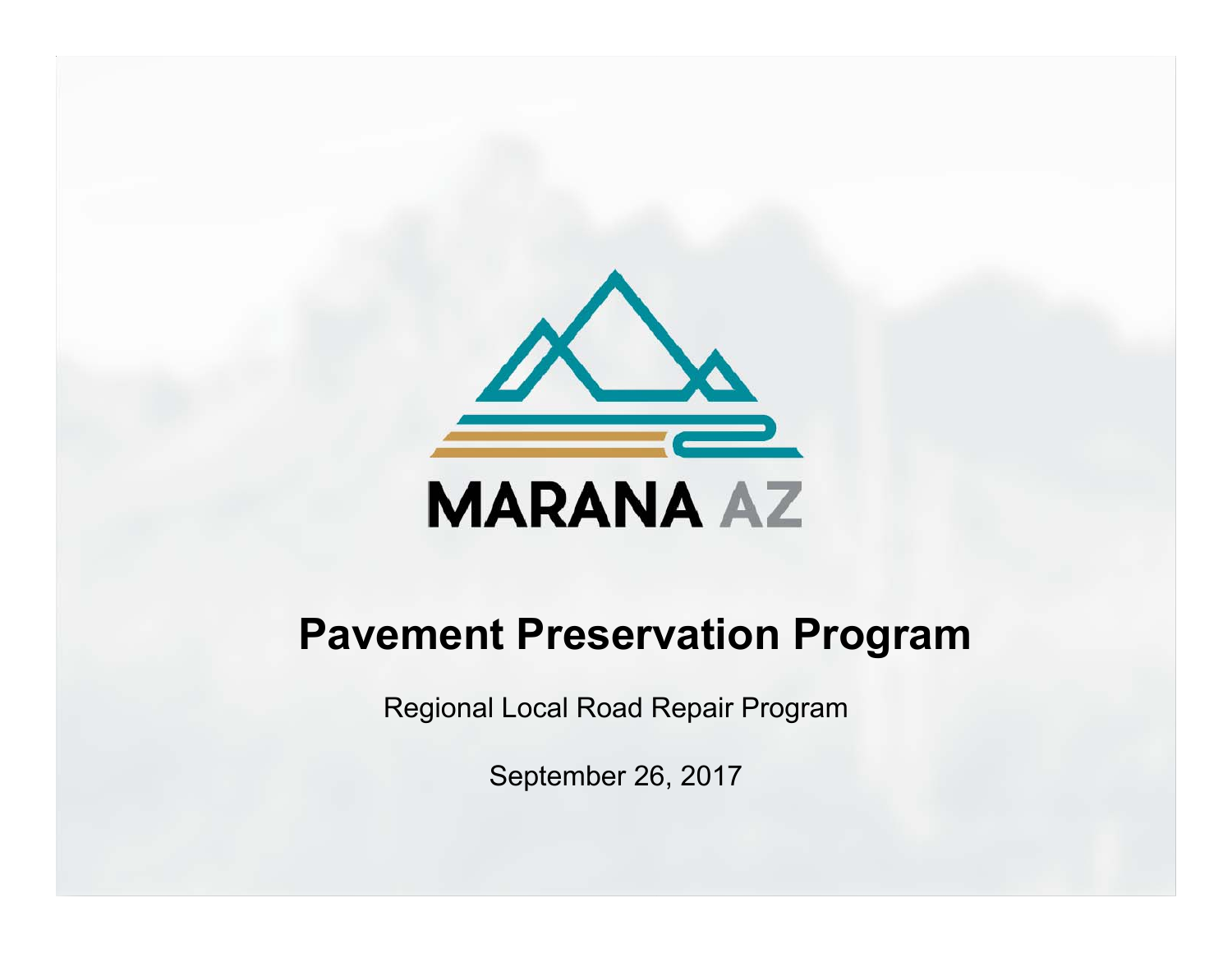

# **Town of Marana Pavement Preservation Program Overview**

- Employs a proactive maintenance philosophy
- Delay the rate of deterioration
- Reduce overall maintenance cost
- •Improve pavement conditions over time
- Increase safety
- •Higher customer satisfaction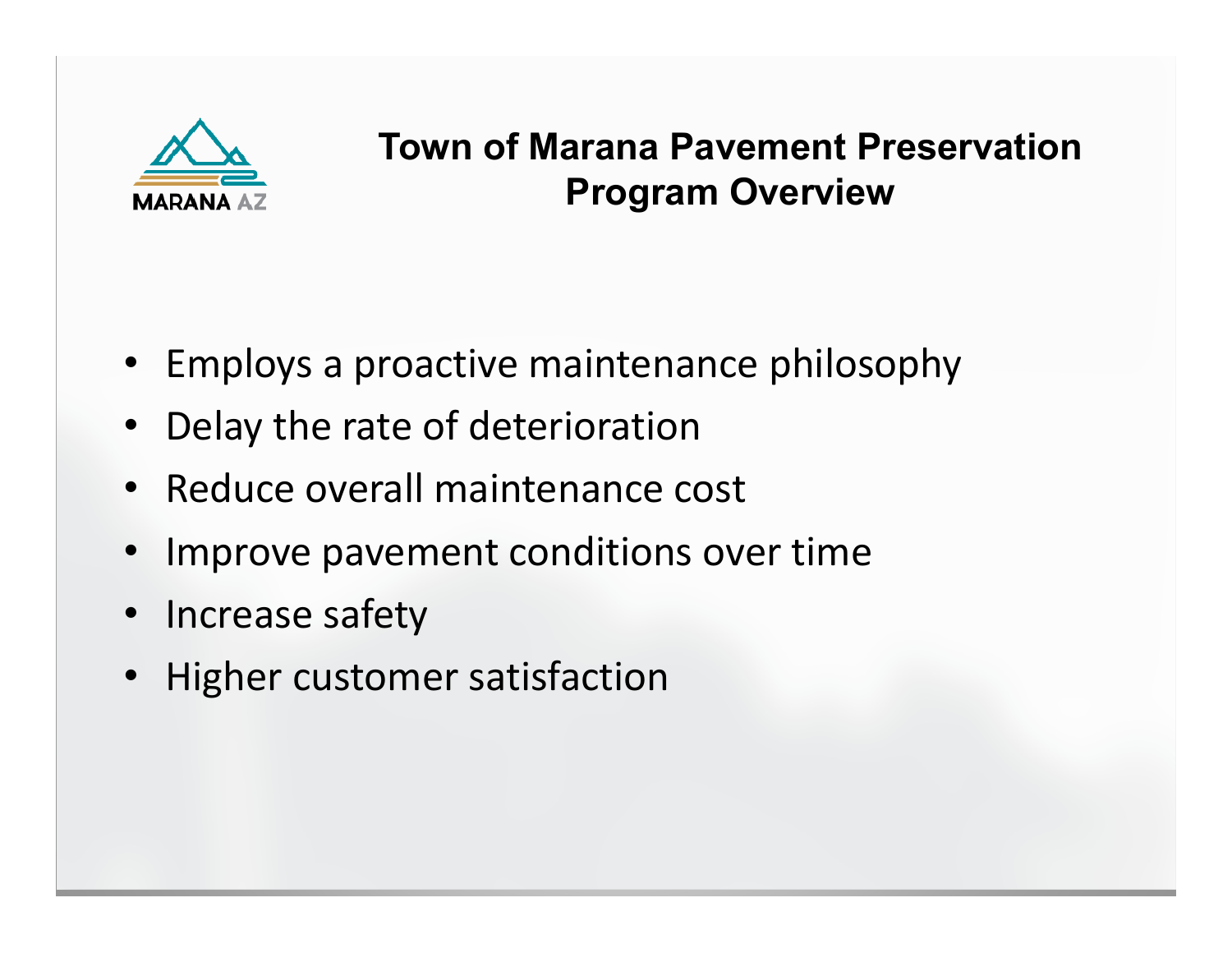

# **Roadway Conditions and Treatments**

 $\bullet$  Marana's strategy to combat road deterioration begins with the Asset Management System (AMS). By recording factors including: age, observable pavement distresses, and the number, and the length of cracks: the computer software is able to assign each roadway an Overall Condition Index (OCI).

#### •Deterioration Factors

- Weather
- Chemicals
- Wear
- Time
- • Treatment Types:
	- **Minor** (Fog Seal, Crack Seal, HA5, PMM)
	- **Moderate** (Chip Seal, Scrub Seal, Slurry Seal, Mill and Overlay)
- $\bullet$ The Town's current overall average OCI is 74%.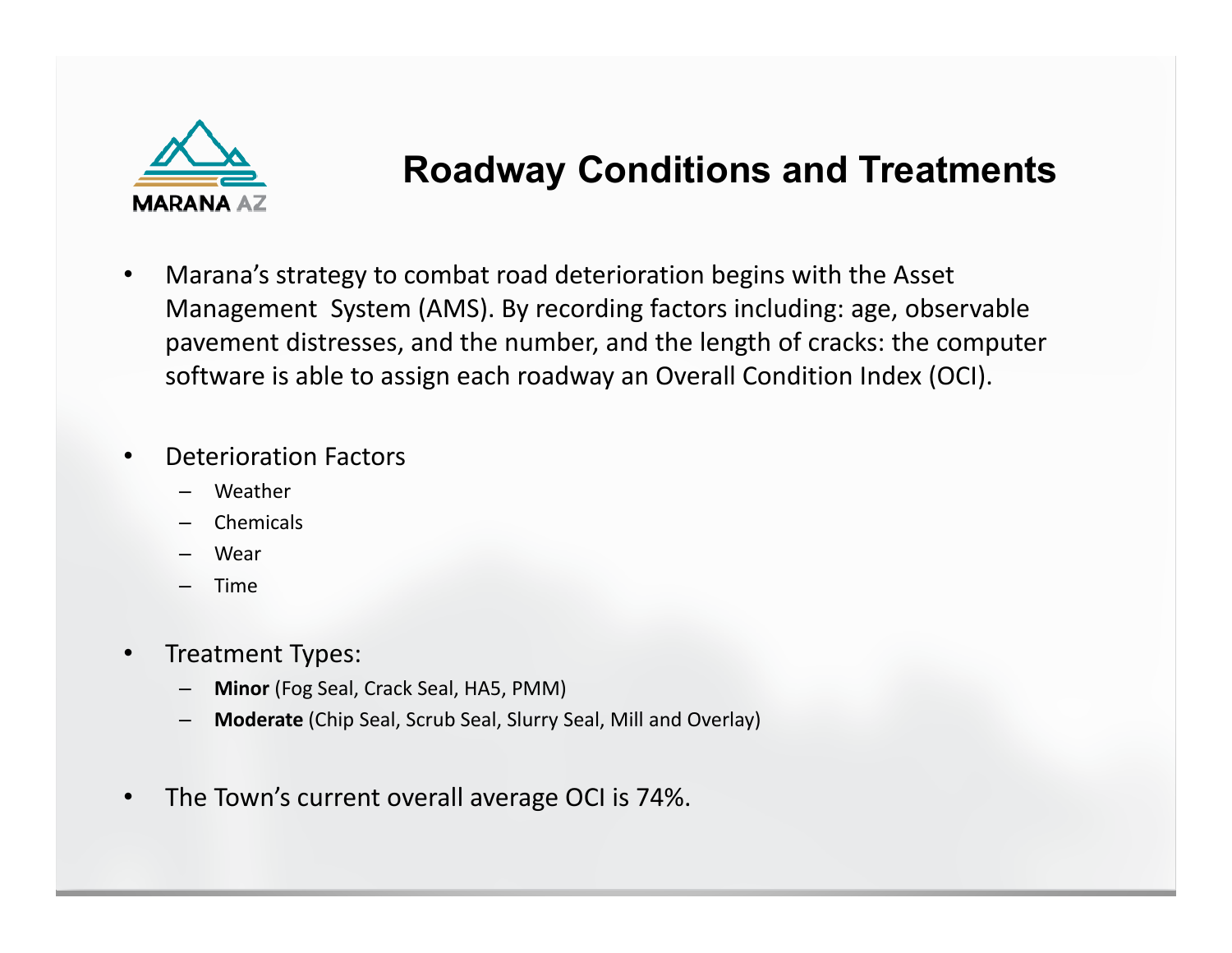

# **2017‐2018 Subdivisions Crack Sealant Treatment**

# **District 1**

- •Willow Edge Commons
- •Cortaro Ranch
- •Hartman Ten
- •Hartman Vista
- •Countryside Ridge
- •Sombra Del Tecolote
- •Oasis Hills II
- •The Pines Phase I
- •Continental Ranch Parcel 7
- •Continental Ranch Parcel 9
- •Continental Ranch Parcel 10

## **District 3**

- •Stone Ridge
- •Continental Reserve Block 1&7,8,9
- •San Lucas Subdivison
- •Galdden Farms Block 9
- •Parcel 11 Continental Ranch
- •Marana Estates
- $\bullet$ Sunflower Active Adult Community
- •Saguaro Bloom Block 8B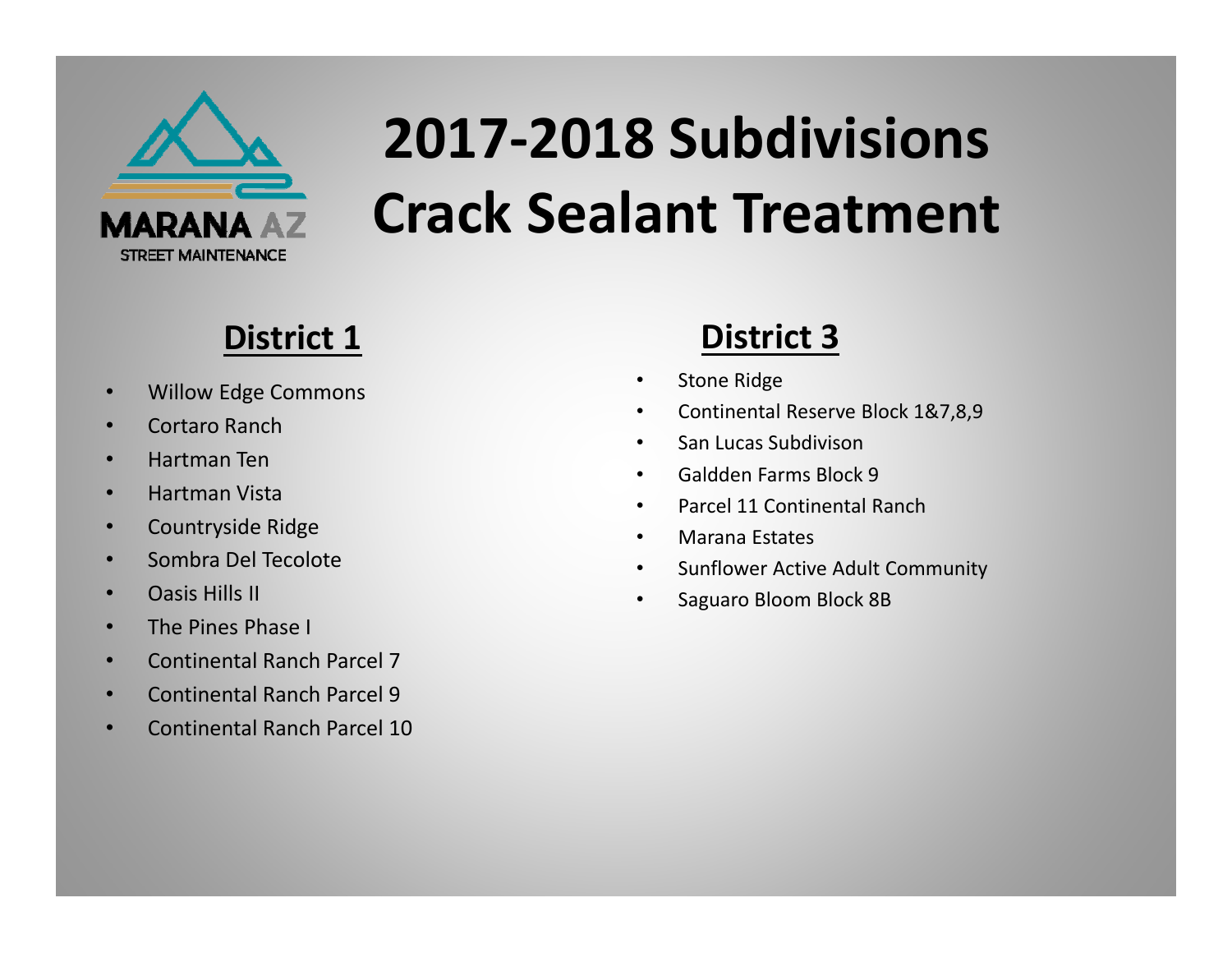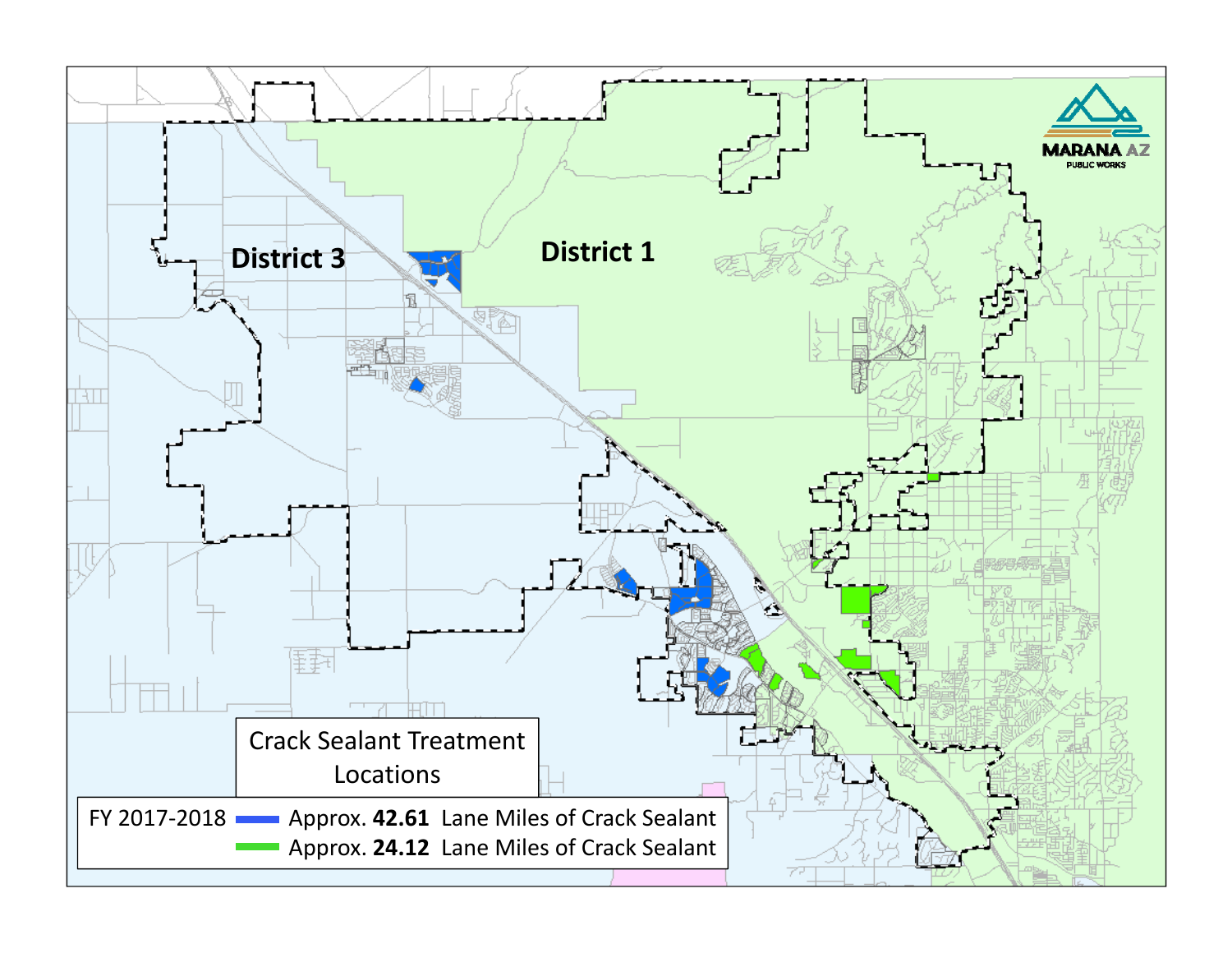

# **2018‐2019 Scheduled Subdivisions Treatment**

Continental Reserve Block

**PMM**

Parcel 11 Continental Ranch

San Lucas Subdivision

Gladden Farms Block 9

Sunflower Active Adult

Saguaro Bloom Block 8B

## **District 1**

### **PMM**

•Willow Edge Commons

•

•

•

•

•

•

1&7,8,9

Community

- •Cortaro Ranch
- •Hartman Ten
- •Hartman Vista
- •Countryside Ridge
- •Sombra Del Tecolote
- •Oasis Hills II
- •The Pines Phase I
- •Continental Ranch Parcel 7
- •Continental Ranch Parcel 9
- •Continental Ranch Parcel 10
- •Stone Ridge

## **District 3**

•

•

•

### **Conventional Fog**

- Continental Ranch Parcel 16
- •Continental Ranch Parcel 17
- Continental Ranch Parcel 18

### **Rubberized Chip**

Marana Estates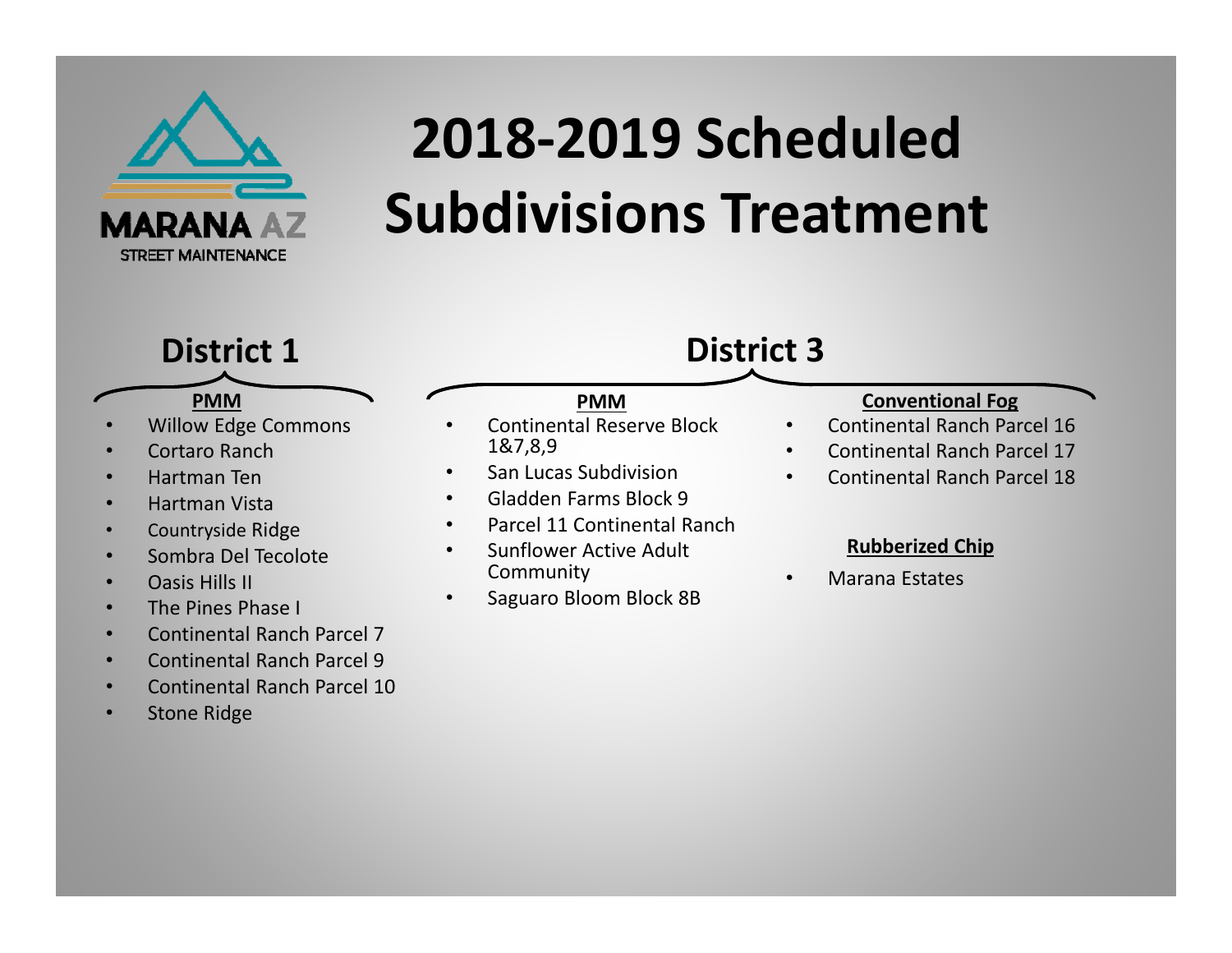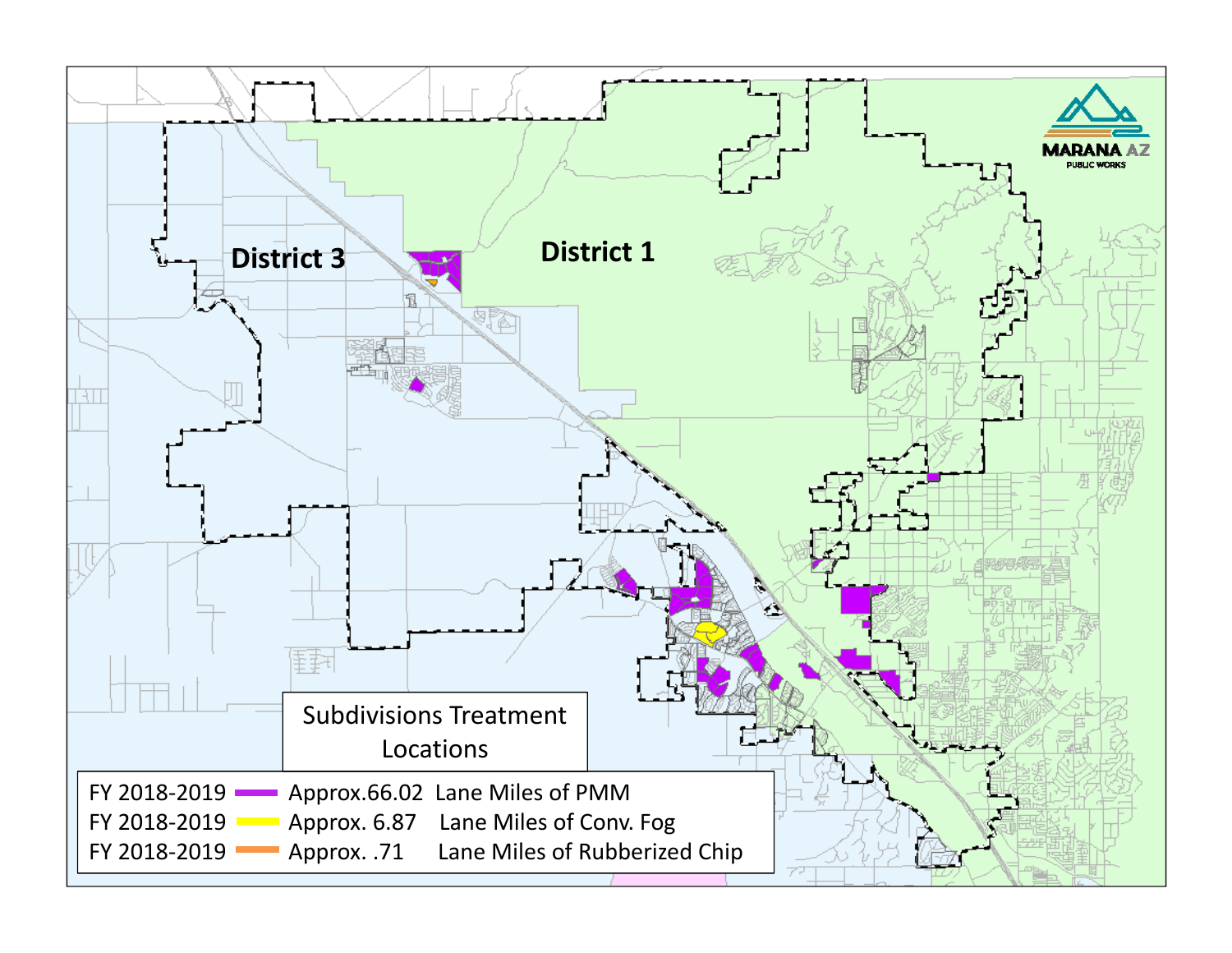

# **2018‐2019 Subdivisions Crack Sealant Treatment**

# **District 1**

- •The Villages at Dove Mountain
- •Quail Crossing
- •Bluffs at Dove Mountain
- •Tortilla Reserve
- •Parcel 8, 50, 51, 52C Continental Ranch

## **District 3**

- •Continental Ranch
- $\bullet$ Continental Ranch Copper Moon
- •Continental Ranch Parcel 15 The Villas
- $\bullet$ Desert Traditions I, II
- •Acacia Trails
- •Cancion De La Luna
- $\bullet$ El Rio At Continental Ranch
- •Marana Vista
- $\bullet$ Silverbell Hills Estates
- •Los Morteros Estates
- •Silver Moon
- $\bullet$ Twin Peaks Highland
- •Twin Peaks
- •Sunset Ranch Estates
- •Sunset Acres II
- •Sonoran Moon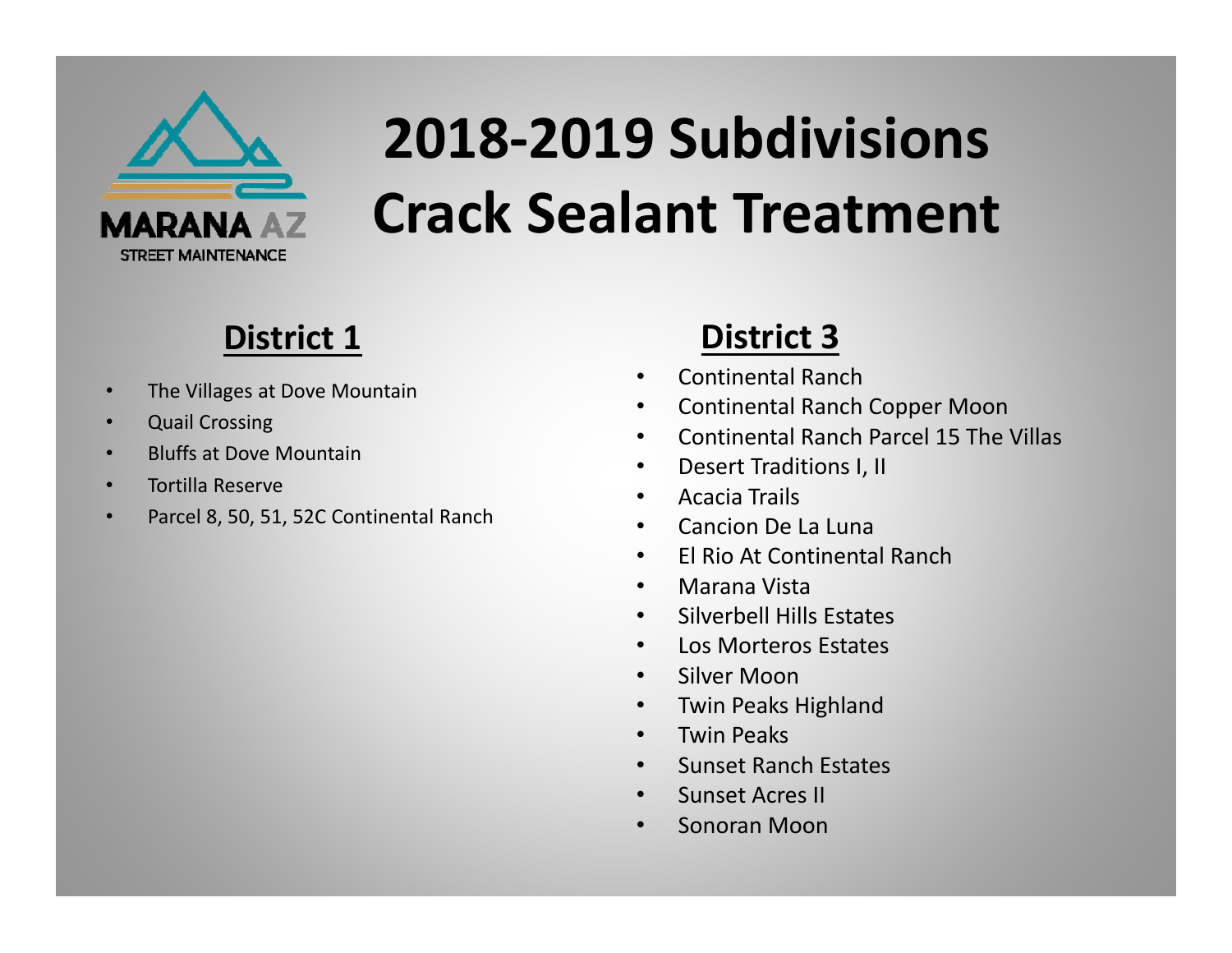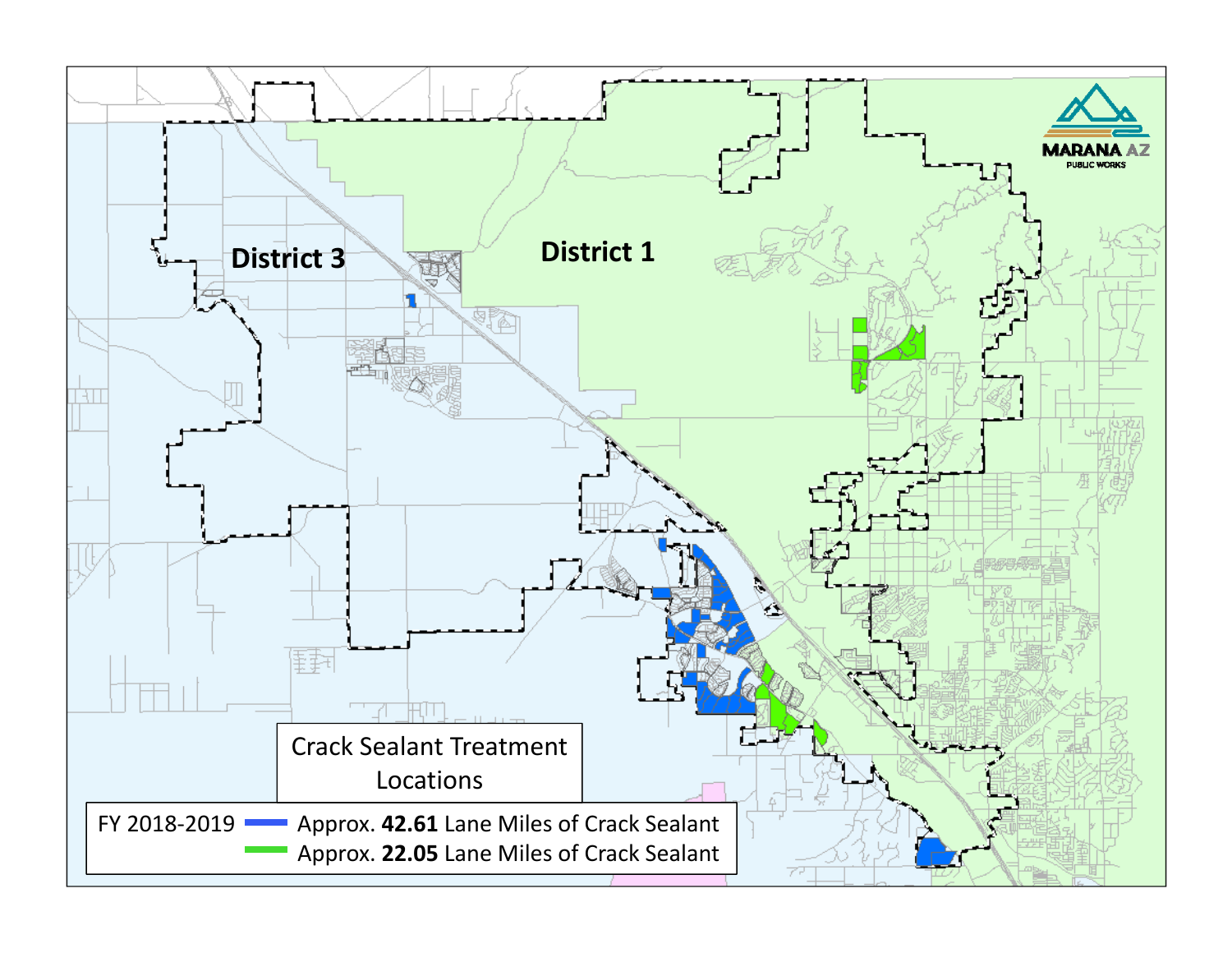| Pima County Regional Local Road Project District 1 = (\$548,709) Marana Subdivisions |                   |          |                                     |                   |                            |  |
|--------------------------------------------------------------------------------------|-------------------|----------|-------------------------------------|-------------------|----------------------------|--|
| <b>SUBDIVISION AREA</b>                                                              | <b>Lane Miles</b> | Sq. Yds. | Avg. OCI                            | 2017-2018         | 2018-2019                  |  |
| <b>WILLOW RIDGE COMMONS</b>                                                          | 2.74              | 29,208   | 84.59                               | <b>Crack seal</b> | \$40,307.00<br>Minor / PMM |  |
| <b>CORTARO RANCH</b>                                                                 | 4.73              | 37,504   | 76.53                               | <b>Crack seal</b> | \$51,755.53<br>Minor / PMM |  |
| <b>HARTMAN TEN</b>                                                                   | 0.19              | 2,027    | 82.43                               | <b>Crack seal</b> | \$2,796.80<br>Minor / PMM  |  |
| <b>HARTMAN VISTAS</b>                                                                | 5.27              | 45,118   | 76.85                               | <b>Crack seal</b> | \$62,263.30<br>Minor / PMM |  |
| <b>COUNTRYSIDE RIDGE</b>                                                             | 1.25              | 45,118   | 76.85                               | <b>Crack seal</b> | \$15,018.07<br>Minor / PMM |  |
| SOMBRA DEL TECOLOTE                                                                  | 0.33              | 3,307    | 82.28                               | <b>Crack seal</b> | \$4,563.81<br>Minor / PMM  |  |
| <b>OASIS HILLS II</b>                                                                | 0.43              | 5,141    | 99.66                               | <b>Crack seal</b> | \$7,095.04<br>Minor / PMM  |  |
| THE VILLAGES AT DOVE MOUNTAIN                                                        | 1.20              | 11,013   | 74.83                               |                   | <b>Crack seal</b>          |  |
| THE VILLAGES AT REDHAWK                                                              | 1.87              | 15,478   | 81.90                               |                   | <b>Crack seal</b>          |  |
| THE VILLAGES III AT DOVE MOUNTAIN                                                    | 1.90              | 14,462   | 83.26                               |                   | <b>Crack seal</b>          |  |
| THE VILLAGES IV AT DOVE MOUNTAIN                                                     | 0.55              | 5,724    | 96.57                               |                   | <b>Crack seal</b>          |  |
| <b>QUAIL CROSSING</b>                                                                | 2.77              | 24,182   | 93.11                               |                   | <b>Crack seal</b>          |  |
| <b>QUAIL CROSSING II</b>                                                             | 2.47              | 21,022   | 87.41                               |                   | <b>Crack seal</b>          |  |
| <b>BLUFFS AT DOVE MOUNTAIN</b>                                                       | 4.19              | 36,754   | 94.46                               |                   | <b>Crack seal</b>          |  |
| <b>TORTOLITA RESERVE</b>                                                             | 1.58              | 15,369   | 98.39                               |                   | <b>Crack seal</b>          |  |
| <b>SUBDIVISION AREA</b>                                                              | <b>Lane Miles</b> | Sq. Yds. | Avg. OCI                            | 2017-2018         | 2018-2019                  |  |
| THE PINES PHASE I                                                                    | 2.08              | 21,287   | 80.26                               | <b>Crack seal</b> | \$25,544.28<br>Minor/PMM   |  |
| <b>PARCEL 7 CONTINENTAL RANCH</b>                                                    | 1.77              | 17,696   | 80.10                               | <b>Crack seal</b> | \$21,235.18<br>Minor/PMM   |  |
| PARCEL 8 CONTINENTAL RANCH                                                           | 2.37              | 25,552   | 98.66                               |                   | <b>Crack seal</b>          |  |
| PARCEL 9 CONTINENTAL RANCH                                                           | 3.79              | 40,311   | 98.04                               | <b>Crack seal</b> | \$48,373.32<br>Minor/PMM   |  |
| <b>PARCEL 10 CONTINENTAL RANCH</b>                                                   | 1.81              | 18,788   | 79.07                               | <b>Crack seal</b> | \$22,545.06<br>Minor/PMM   |  |
| <b>CONTINENTAL RANCH PARCEL 50</b>                                                   | 1.15              | 13,267   | 99.02                               |                   | <b>Crack seal</b>          |  |
| <b>CONTINENTAL RANCH PARCEL 51</b>                                                   | 4.30              | 33,515   | 97.14                               |                   | <b>Crack seal</b>          |  |
| <b>CONTINENTAL ESTATES PARCEL 52C</b>                                                | 1.17              | 10,216   | 85.06                               |                   | <b>Crack seal</b>          |  |
|                                                                                      |                   |          | <b>Minor Treatments</b>             | \$0.00            | \$301,497.39               |  |
|                                                                                      |                   |          | <b>Crack Seal/ Asphalt Failures</b> | \$548,709.00      | \$247,211.61               |  |
|                                                                                      |                   |          | Total                               | \$548,709.00      | \$548,709.00               |  |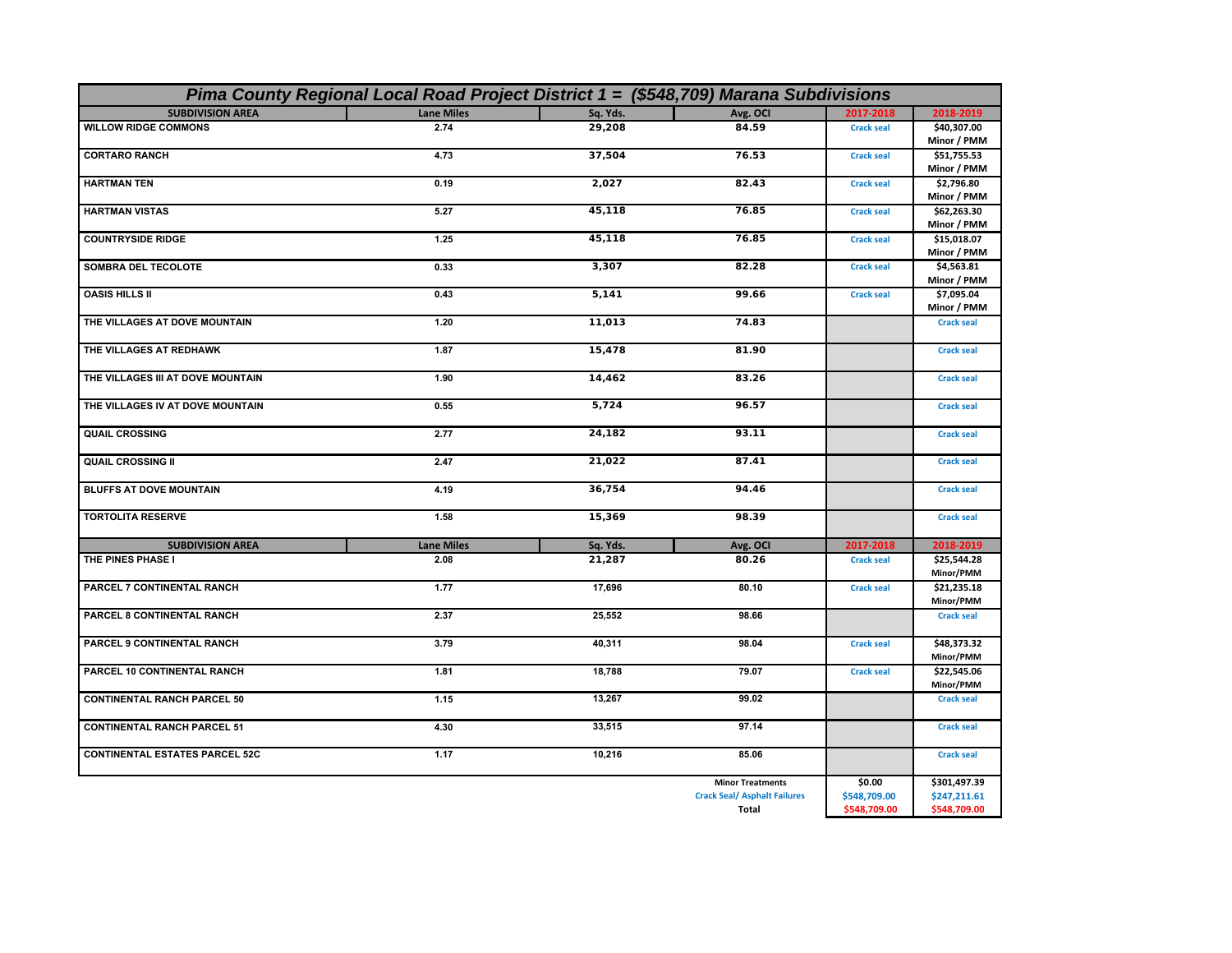| Pima County Regional Local Road Project District 3 = (\$635,126) Marana Subdivisions |                   |          |          |                   |                   |  |
|--------------------------------------------------------------------------------------|-------------------|----------|----------|-------------------|-------------------|--|
| <b>SUBDIVISION AREA</b>                                                              | <b>Lane Miles</b> | Sq. Yds. | Avg. OCI | 2017-2018         | 2018-2019         |  |
| <b>SAN LUCAS BLOCK 2</b>                                                             | 1.88              | 19,622   | 86.55    | <b>Crack seal</b> | \$27,078.97       |  |
|                                                                                      |                   |          |          |                   | Minor/PMM         |  |
| <b>SAN LUCAS BLOCKS 3-4</b>                                                          | 3.05              | 32,042   | 93.39    | <b>Crack seal</b> | \$44,218.28       |  |
|                                                                                      |                   |          |          |                   | Minor/PMM         |  |
| <b>SAN LUCAS BLOCK 5</b>                                                             | 1.13              | 12,013   | 96.08    | <b>Crack seal</b> | \$16,577.79       |  |
|                                                                                      |                   |          |          |                   | Minor/PMM         |  |
| SAN LUCAS BLOCKS 6 (Lots 61-115)                                                     | 1.03              | 9,257    | 90.09    | <b>Crack seal</b> | \$12,774.52       |  |
|                                                                                      |                   |          |          |                   | Minor/PMM         |  |
| <b>SAN LUCAS BLOCK 7</b>                                                             | 1.27              | 11,856   | 99.00    | <b>Crack seal</b> | \$19,918.08       |  |
|                                                                                      |                   |          |          |                   | Minor/PMM         |  |
| <b>SAN LUCAS BLOCK 8</b>                                                             | 1.39              | 13,081   | 99.60    | <b>Crack seal</b> | \$18,051.60       |  |
|                                                                                      |                   |          |          |                   | Minor/PMM         |  |
| <b>SAN LUCAS BLOCK 9</b>                                                             | 1.42              | 14,164   | 89.35    |                   | \$19,546.94       |  |
|                                                                                      |                   |          |          | <b>Crack seal</b> | Minor/PMM         |  |
| <b>SAN LUCAS BLOCK 11</b>                                                            | 1.28              |          | 89.84    |                   |                   |  |
|                                                                                      |                   | 12,611   |          | <b>Crack seal</b> | \$17,402.72       |  |
|                                                                                      |                   |          |          |                   | Minor/PMM         |  |
| <b>SAN LUCAS BLOCK 12</b>                                                            | 1.03              | 10,926   | 98.00    | <b>Crack seal</b> | \$18,355.68       |  |
|                                                                                      |                   |          |          |                   | Minor/PMM         |  |
| <b>GLADDEN FARMS BLOCK 9</b>                                                         | 0.94              | 9,365    | 88.18    | <b>Crack seal</b> | \$11,237.59       |  |
|                                                                                      |                   |          |          |                   |                   |  |
| <b>MARANA VISTA</b>                                                                  | 1.36              | 8,873    | 54.92    |                   | <b>Crack seal</b> |  |
|                                                                                      |                   |          |          |                   |                   |  |
| <b>MARANA ESTATES</b>                                                                |                   | 5,204    | 64.28    | <b>Crack seal</b> | \$24,843.68       |  |
|                                                                                      |                   |          |          |                   | Moderate Rub/Chip |  |
| SUNSET ACRES II                                                                      | 1.28              | 10,956   | 93.74    |                   | <b>Crack seal</b> |  |
|                                                                                      |                   |          |          |                   |                   |  |
| SILVERBELL HILLS ESTATES                                                             | 3.43              | 26,184   | 81.74    |                   | <b>Crack seal</b> |  |
|                                                                                      |                   |          |          |                   |                   |  |
| SONORAN MOON                                                                         | 0.48              | 5,662    | 81.11    |                   | <b>Crack seal</b> |  |
|                                                                                      |                   |          |          |                   |                   |  |
| <b>DESERT TRADITIONS I</b>                                                           | 1.05              | 9,689    | 64.74    |                   | <b>Crack seal</b> |  |
|                                                                                      |                   |          |          |                   |                   |  |
| <b>DESERT TRADITIONS II</b>                                                          | 1.06              | 11,045   | 50.66    |                   | <b>Crack seal</b> |  |
|                                                                                      |                   |          |          |                   |                   |  |
| <b>SUBDIVISION AREA</b>                                                              | <b>Lane Miles</b> | Sq. Yds. | Avg. OCI | 2017-2018         | 2018-2019         |  |
| <b>ACACIA TRAILS</b>                                                                 | 0.58              | 5,483    | 75.76    |                   | <b>Crack seal</b> |  |
|                                                                                      |                   |          |          |                   |                   |  |
| CANCION DE LA LUNA                                                                   | 1.23              | 13,803   | 63.16    |                   | <b>Crack seal</b> |  |
|                                                                                      |                   |          |          |                   |                   |  |
| EL RIO AT CONTINENTAL RANCH                                                          | 1.29              | 13,780   | 72.71    |                   | <b>Crack seal</b> |  |
|                                                                                      |                   |          |          |                   |                   |  |
| SONORAN VISTA                                                                        | 1.10              | 11,455   | 76.12    |                   | <b>Crack seal</b> |  |
|                                                                                      |                   |          |          |                   |                   |  |
| LOS MORTEROS ESTATES                                                                 | 0.86              | 6,045    | 68.91    |                   | <b>Crack seal</b> |  |
|                                                                                      |                   |          |          |                   |                   |  |
| SILVER MOON                                                                          | 1.71              | 13,314   | 69.44    |                   | <b>Crack seal</b> |  |
|                                                                                      |                   |          |          |                   |                   |  |
|                                                                                      |                   |          |          |                   |                   |  |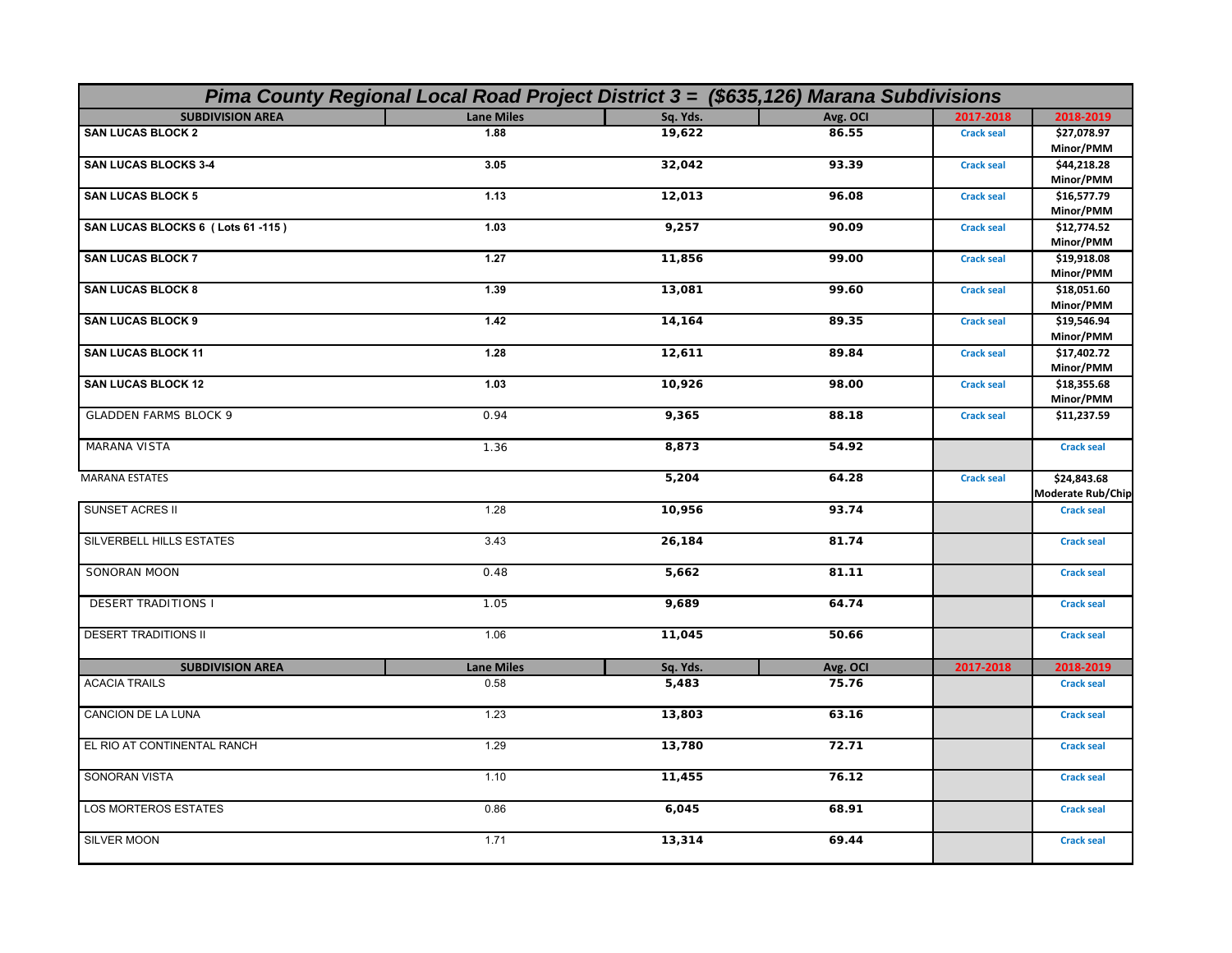| Pima County Regional Local Road Project District 3 = (\$635,126) Marana Subdivisions |                   |          |          |                   |                               |
|--------------------------------------------------------------------------------------|-------------------|----------|----------|-------------------|-------------------------------|
| <b>SUBDIVISION AREA</b>                                                              | <b>Lane Miles</b> | Sq. Yds. | Avg. OCI | 2017-2018         | 2018-2019                     |
| <b>TWIN PEAKS HIGHLAND</b>                                                           | 1.62              | 14,452   | 87.05    |                   | <b>Crack seal</b>             |
| <b>TWIN PEAKS SUBDIVISION</b>                                                        | 1.39              | 10,382   | 74.39    |                   | <b>Crack seal</b>             |
| <b>SUNSET RANCH ESTATES</b>                                                          | 1.06              | 9,321    | 93.67    |                   | <b>Crack seal</b>             |
| STONE RIDGE (1-76) & (1-71)                                                          | 2.43              | 23,170   | 80.23    | <b>Crack seal</b> | \$27,803.75<br>Minor/PMM      |
| CONTINENTAL RESERVE BLOCK 1 & 7                                                      | 1.09              | 11,442   | 77.58    | <b>Crack seal</b> | \$13,729.86<br>Minor/PMM      |
| CONTINENTAL RESERVE BLOCK 7 & 8                                                      | 1.36              | 12,516   | 78.21    | <b>Crack seal</b> | \$15,018.67<br>Minor/PMM      |
| <b>CONTINENTAL RESERVE BLOCK 9</b>                                                   | 2.45              | 21,664   | 86.73    | <b>Crack seal</b> | \$25,997.08<br>Minor/PMM      |
| CONTINENTAL RESERVE BLOCK 10                                                         | 1.23              | 13,358   | 83.86    |                   | <b>Crack seal</b>             |
| CONTINENTAL RESERVE BLOCK 12                                                         | 1.20              | 12,336   | 85.71    |                   | <b>Crack seal</b>             |
| <b>CONTINENTAL RESERVE BLOCK 14</b>                                                  | 1.37              | 11,866   | 81.33    |                   | <b>Crack seal</b>             |
| <b>CONTINENTAL RESERVE BLOCK 15</b>                                                  | 1.35              | 12,301   | 78.57    |                   | <b>Crack seal</b>             |
| CONTINENTAL RESERVE BLOCK 16A                                                        | 2.15              | 20,859   | 83.86    |                   | <b>Crack seal</b>             |
| <b>CONTINENTAL RESERVE BLOCK 16B</b>                                                 | 1.72              | 17,347   | 94.30    |                   | <b>Crack seal</b>             |
| CONTINENTAL RESERVE BLOCKS 17-19                                                     | 1.47              | 13,354   | 84.84    |                   | <b>Crack seal</b>             |
| PARCEL 11 CONTINENTAL RANCH                                                          | 2.27              | 26,097   | 66.00    |                   | <b>Crack Seal</b>             |
| CONTINENTAL RANCH PARCEL 12A                                                         | 1.92              | 22,420   | 100.00   |                   | <b>Crack seal</b>             |
| CONTINENTAL RANCH PARCEL 12B                                                         | 2.35              | 24,879   | 98.01    |                   | <b>Crack seal</b>             |
| CONTINENTAL RANCH PARCEL 15 THE VILLAS                                               | 0.83              | 9,551    | 89.44    |                   | <b>Crack seal</b>             |
| CONTINENTAL RANCH PARCEL 16                                                          | 2.61              | 27,228   | 43.52    |                   | \$13,028.81<br><b>CQS Fog</b> |
| CONTINENTAL RANCH PARCEL 17                                                          | 1.83              | 17,880   | 48.80    |                   | \$8,555.58<br><b>CQS Fog</b>  |
| CONTINENTAL RANCH PARCEL 18                                                          | 2.44              | 24,224   | 49.97    |                   | \$11,591.07<br><b>CQS Fog</b> |